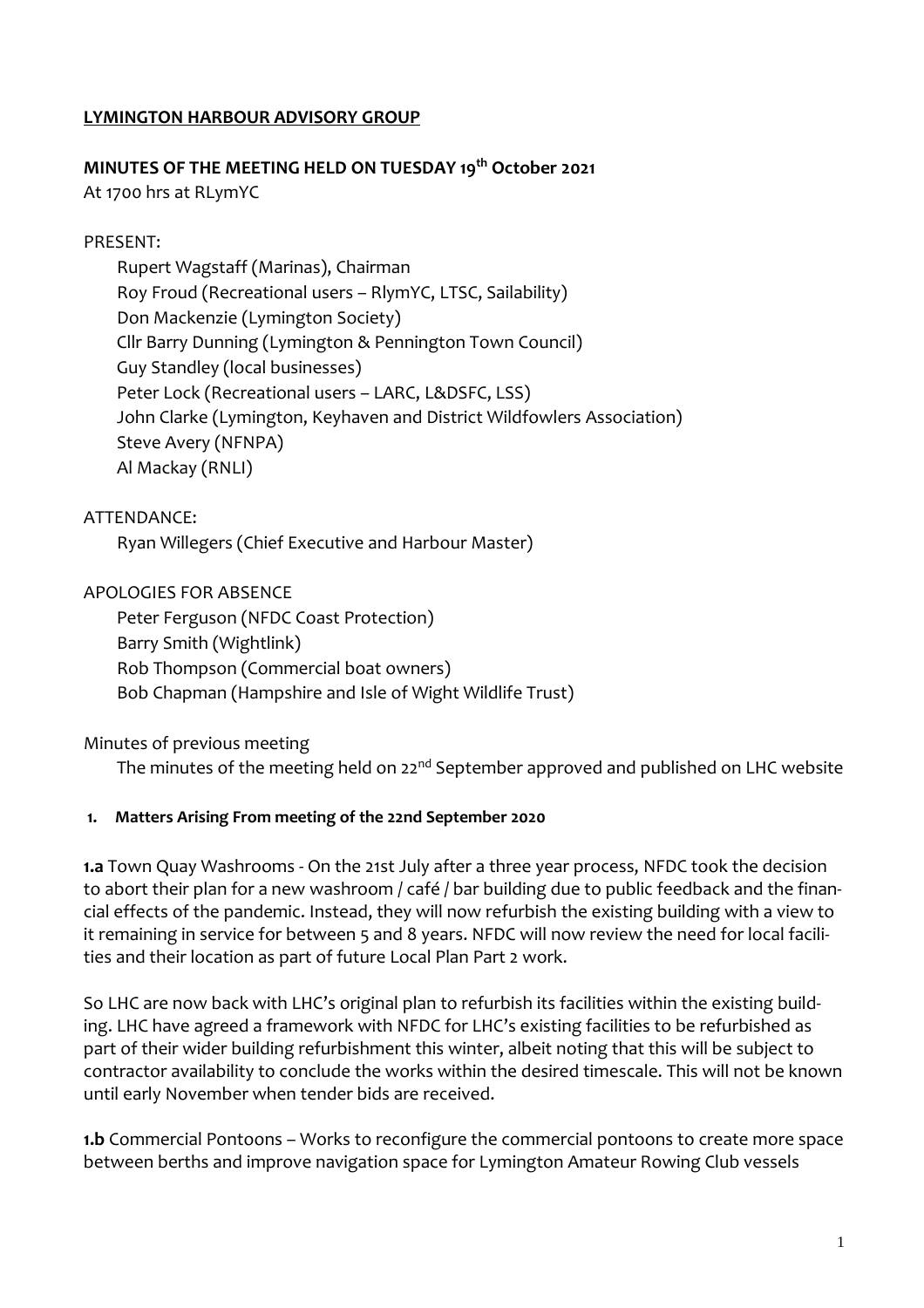transiting under the railway bridge were completed in April 2021. Peter Lock confirmed that this was a great improvement, removed previous safety concerns and thanked LHC.

RWill reported that the commercial fisherman have requested an electric davit on the quay and that this area of the quay is fenced off to better restrict access to the general public. Barry Dunning requested that if this progressed and there was the opportunity to install a power supply for the Christmas tree this would be of benefit to the council. RWill also reported that the pre app for barrier protection to the edge of the quay in areas that are not working quay was rejected by the conservation officer and so liability for this area of the quay is to revert to the council under a new agreement.

**1.c** Slipway Development - A project workgroup meeting was held on the 17th November 2020 where it was noted that the project was temporarily paused, pending receipt of Environment Agency (EA) information on flood defence levels (awaiting new sea level data) and the formation of their plans for sea defences in the slipway area (likely timeline 3-4 years). Also, to take account of the impact of the pandemic on the respective organisation's finances and the likelihood of the affordability of making funding contributions. Once the EA outline plans are known, LHC will initiate an option analysis to identify and cost prospective schemes.

In the interim, it was agreed for an interclub working group to give consideration to what low cost initiatives would provide greatest benefit to users experience and safety in the shorter term. Following further feedback and discussion, the following initiatives are in the process of being taken forward by the Commissioners:-

• LHC to progress a trial of using white thermoplastic lines (like used on roads but slightly more raised and mixed with grit) to offer a surface to step on in the lower part of the concrete part of the slipway that suffers the most from algae. This is underway and feedback has been requested.

• LHC will cover the upstream wall with vertical fender strips to protect boats tied off while owners collect their trailers. A quote has been received from Walcon Marine (supply and fix) and LHC are also looking at another potential supplier (supply only).

• LHC to lay new chain parallel with the slipway on its upstream side the slipway from the existing high water point down as far as the area where the slipway drops off. Two buoys will be installed using chain risers, one approximately at the end marking the drop off and one about half way between the end and the concrete slipway proper. This is to offer single handed dinghy moorings tie off options while users collect their trailers. This was installed on the 13th September 2021 and LHC are awaiting feedback.

### **2. LHAG Membership**

Since the last meeting of LHAG the following membership appointments have been made:- Re-appointment Rob Thompson (Commercial Boat Owners) - to 15/04/2024 Cllr Barry Dunning (Local People) - to 24/09/2024 Rupert Wagstaff (Marinas) - to 05/01/2024 Don Mackenzie (Local People) - to 04/07/2024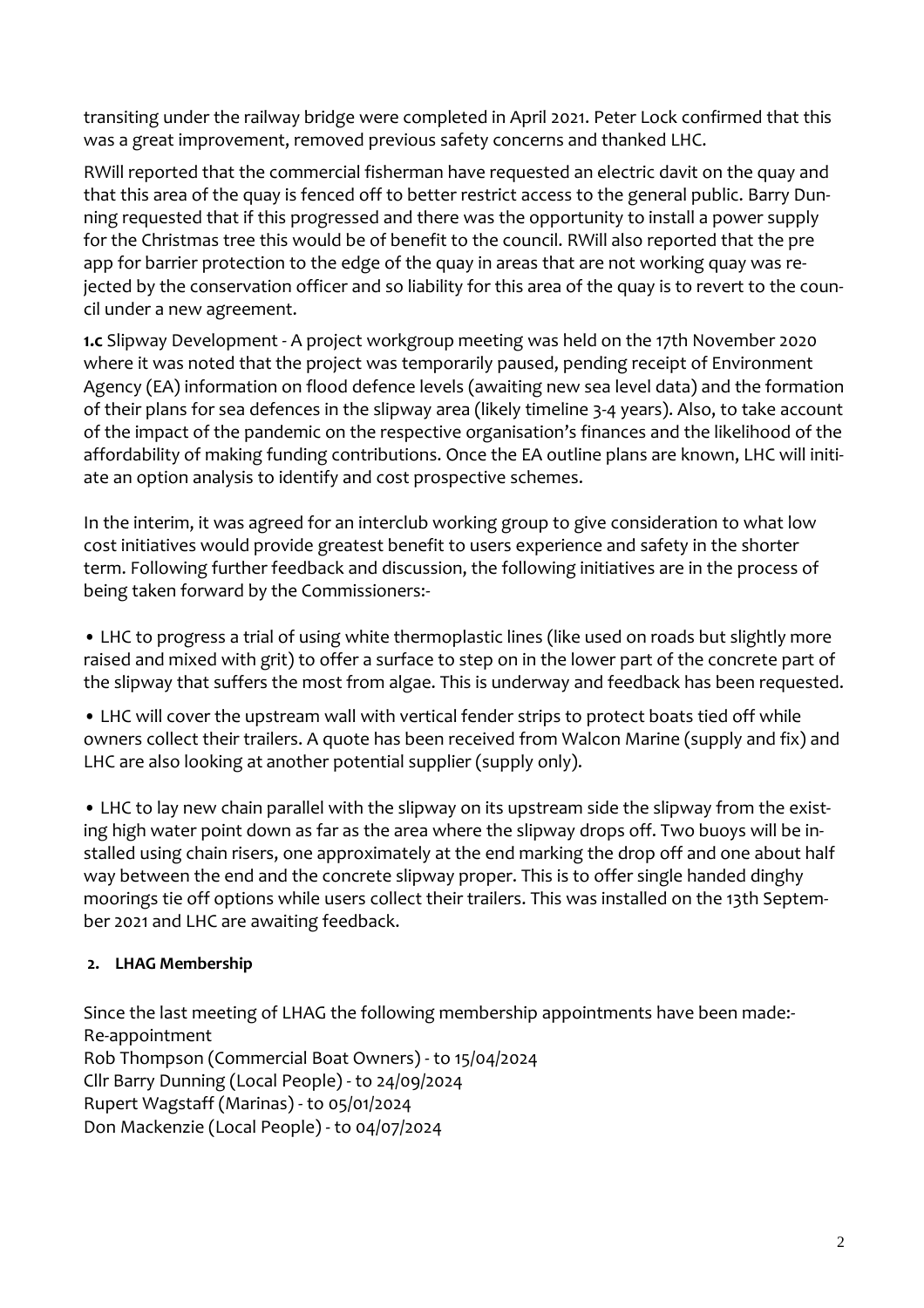New Appointment Barry Smith (Wightlink) – to 09/06/2024 Steve Avery (New Forest National Park Authority) – to 28/07/2024

Left Service Adrian Whinney (Wightlink) David Illsey (New Forest National Park Authority)

# **3. Commissioners**

Since LHAG's meeting last September, the following changes to the Commissioners have taken place:-

Reappointments/New Appointments

Chris Lisher reappointed for a 2nd Term – end 31/10/2024

Alison Towler was re-appointed for a 2nd term – ends 31/10/2023

Mike Bowles was appointed for 1st Term – ends 01/11/2023

Paul Harrison was appointed for a 1st Term – ends 30/04/2024

Philip Naylor was co-opted from the 01/05/21 to 11/01/2022 when he will succeed Andrew Richards who will retire in January. From the 11/01/2022 Philip Naylor is appointed for a 1st Term - ends 11/01/2025

Retired Commissioners

Richard Jenner retired on the 31st October 2020 after serving for 3 terms (9 years). Paul Martin retired as a Commissioner on the 31st October 2020 after serving for 2 terms (6 years).

Bill Peach retired as a Commissioner on the 30th April 2021 after serving for 2 terms (6 years) plus a three month co-option period.

Bob Mitchell retired on the 20th September 2021 (partway through 2nd Term) after serving 5 years. This was an unexpected retirement due to ill health.

# Recruitment

LHC has just advertised for a Commissioner with accountancy professional with commercial experience to replace Bob Mitchell. Also, at their September 2021 Board meeting, Commissioners agreed to co-opt a Commissioner with environmental credentials (marine ecologist or similar) to help guide and support LHC's management of the harbour environment and to help inform their climate change adaptation. This is also the subject of a current recruitment process.

## **4. Finance**

LHC's audited report and accounts for the year ending 31st March 2021 were approved at the Commissioners July board meeting and are published on LHC's website. Key point to note is that like many businesses, LHC turnover suffered due to the pandemic but due to a focus on cutting (or delaying) all non-essential expenditure and taking advantage of Government support schemes (business rates/grants/furlough), LHC was able to significantly mitigate the impact of Covid-19.

The current turnover forecast for FY 2021/22 is positive, with income predicted to be substantially above last year and also above budget. This is largely due to the very good season for visitors, helped by the Covid staycation effect and the new walk ashore facilities at Town Quay.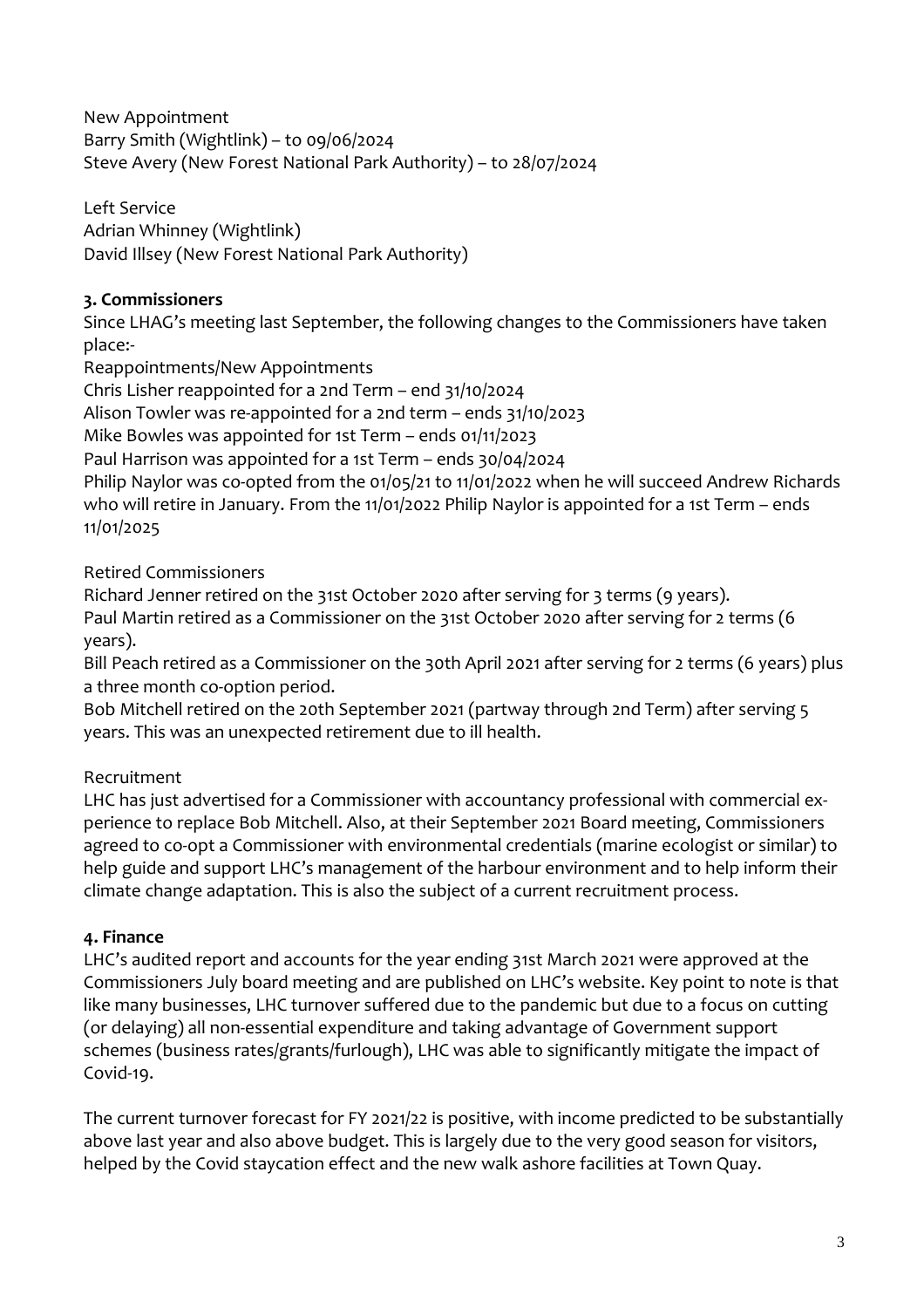### **5. Strategic Plan**

Prior to the meeting attendees were forwarded an edited version of the most recent progress update report to Commissioners (September 2021) setting out progress to date on the objectives of the strategic plan. Questions were invited on the progress update. RWag asked for clarification on the decision not to take any more boats over 10.5m onto the waiting list.

RWill explained this decision to close the waiting list for new applications for berths/moorings, to boats above 10.5m was due to the very long waiting list (28+ years) and waiting list demand. He noted Boats under 10.5m represent between 80% and 100% of waiting list demand depending on mooring type. Anyone who was already on the waiting for a boat over 10.5m on the 15th March 2021 will be able to stay on the list for the size of boat requested. Anyone already on the river with a boat over 10.5m can continue to keep their boat on the river and can downsize but not upsize. Over the long term this will allow future Commissioners the option of converting larger moorings to smaller moorings thus increasing access to the water. Increasing access is an objective in the current Strategic Plan. Alternatively, if future circumstances change, Commissioners have the flexibility to open the waiting list for larger boats again.

RWill also described a scheme to go to public consultation to make all of the moorings in the Fortuna area walk ashore in winter 2026/27. RWill reported that the existing pontoons (including the tender pontoons) will have reached the end of their life by then and will need replacing and that the key reasons the commissioners decided to bring this project forward is to better align future mooring provision with current waiting list demand and to increase revenue to cover future increased expenditure. Presently, 62.3% of overall waiting list demand was for walk ashore berths with walk ashore berth supply representing 24.9% of all LHC moorings. Those boats berthed in this area who do not want to pay the increased rates associated with walk ashore berths will be offered moorings elsewhere on the river.

RWill indicated that LHC's intention was that the majority of the new berths would be 'no frills' and would use economy fingers in order to try and limit the increase in prices to align with the existing Fortuna walk ashore facility. Details of pricing will come forward as part of the public consultation on the Harbour Development Plan.

RWill highlighted that a lot of harbour infrastructure will need replacing in the next ten years and that the existing income from moorings was not sufficient to cover these costs. RWill explained that the charges for subtidal mid river berths and moorings did not cover the cost of provision and were subsidised by Dan Bran and visitor mooring income. The Commissioners were currently reviewing options to increase income and the proposal to increase the number of walk ashore berths in the Fortuna area would mitigate the increased income needed from other areas, while addressing the waiting list demand.

### **6. Environment**

The latest information on LHC's harbour protection strategy including breakwaters, beneficial use of dredged arisings, and information on the collaborative Solent Forum project called 'Beneficial Use of Dredge Sediment in the Solent' (BUDS) which is looking at wider beneficial use options is available on LHC's website. A good introduction to the project and the potential receptor sites (including at Lymington) is available in the Phase 2 feasibility review.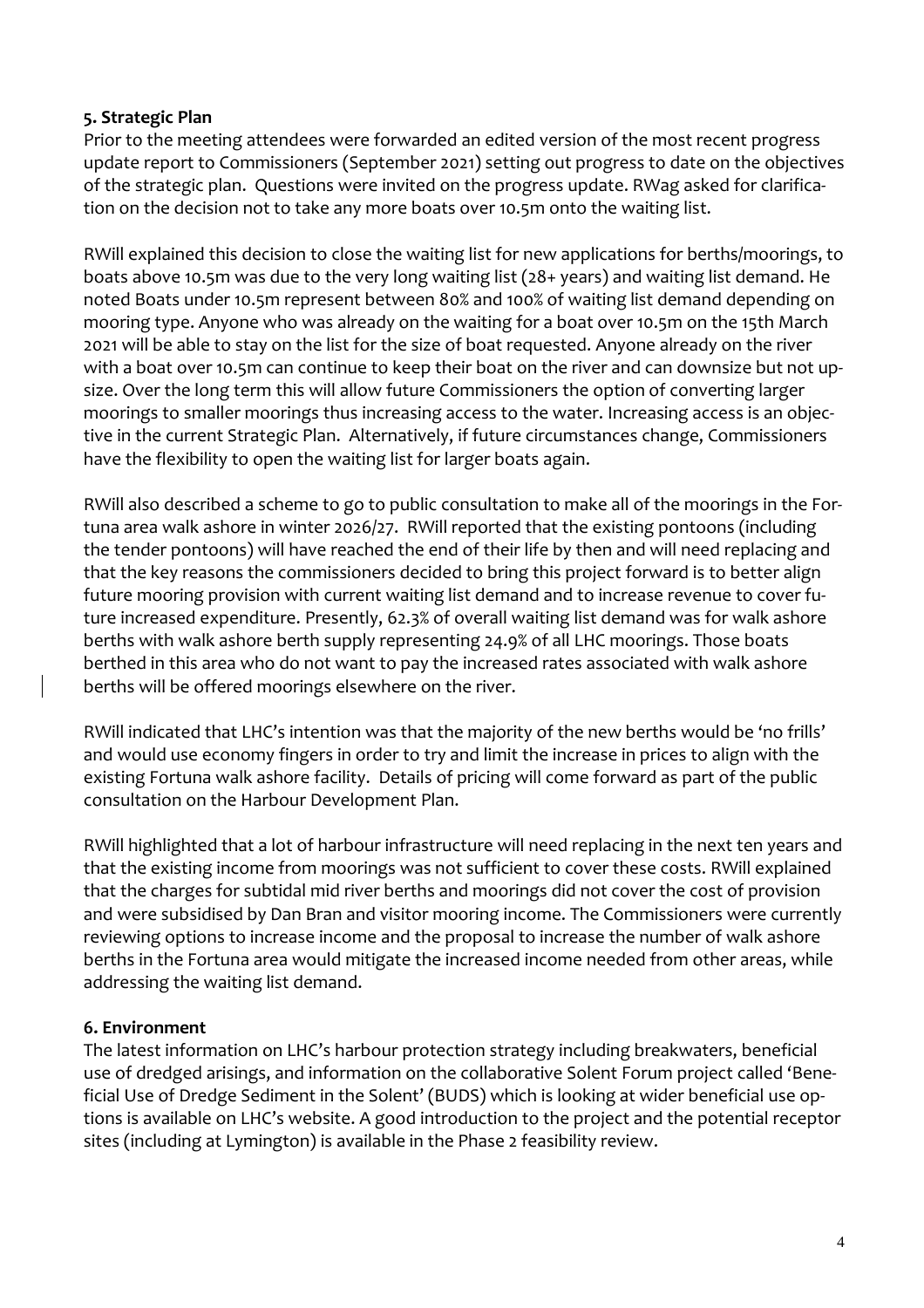Some of the marsh areas under consideration as part of the BUDS project include the saltmarsh that protects Lymington Harbour. LHC are an active participant on the BUDS technical advisory group. LHC is also independently exploring if is feasible to use the bottom dumping technique used in Boiler Marsh to fill the creek that has split Cockleshell Island to the west of the river entrance in order to try and slow down the wind / tide erosion in this area.

This can only progress if LHC can obtain confidence that placed sediment will not lead to an increase in the natural rate of accretion leading to additional dredging. It may be that in order to achieve this, some form of containment boom/structure is required which may render the scheme too expensive for LHC to progress in isolation. This may be an option that is also short listed for incorporation into the BUDS project but even with LHC support, this will ultimately be a decision for Solent Forum informed by their technical advisory group and consultant. Finally, LHC will also explore the merits of a small mud placement programme between the landward ends of the existing breakwaters and the marsh to slow down the risk of 'outflanking'.

Because of the important environmental designations of the saltmarsh and intertidal mud habitat, it is important to stress that any new beneficial use schemes will require a Marine Licence which will be expensive and difficult to achieve. The regulators will be very cautious in their approach to ensure that whatever schemes come forward, they can be confident that they will not have an adverse effect on the site, either alone or in combination.

### 7. **Eastern Wave Screen**

Following receipt of a marine licence, a contract has been awarded to Walcon Marine Ltd to replace the existing life expired eastern wave screen this winter. The overall cost including marine licence and engineering consultancy fees will be of the order of £370k.

### **8. Safety Item – Guards on props**

Roy Froud raised concerns that there is a risk involved in transiting the area shown outlined red in the below plan in dinghies due to the unguarded props on the moored vessels. RWill reported there was some resistance from mooring holders to the idea that they should always have a bucket covering the prop as this would just encourage dinghy sailors to get even closer to their boats and potentially cause damage through collisions. LHC will further consider the feasibility of making this a condition of berthing.